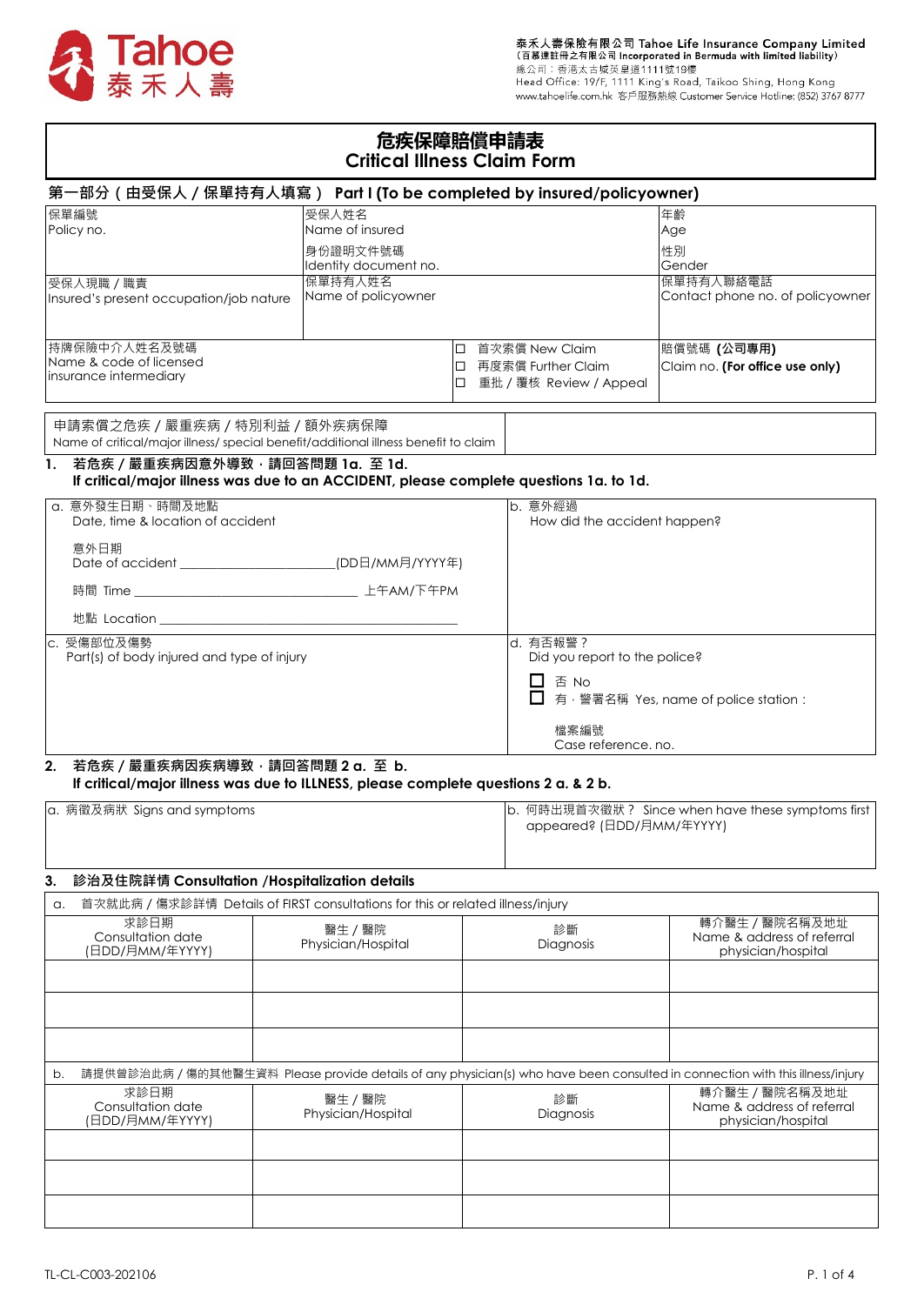| C.                                                                                                                                                                                                                    |                                                                                                                                                                             |                                           | 請提供與此病 / 傷有關之住院記錄 Please provide details of hospitalizations in connection with this illness/injury. |                                                      |                                                                                                                                                           |  |  |
|-----------------------------------------------------------------------------------------------------------------------------------------------------------------------------------------------------------------------|-----------------------------------------------------------------------------------------------------------------------------------------------------------------------------|-------------------------------------------|------------------------------------------------------------------------------------------------------|------------------------------------------------------|-----------------------------------------------------------------------------------------------------------------------------------------------------------|--|--|
| 醫院名稱<br>Name of hospital                                                                                                                                                                                              |                                                                                                                                                                             | 入院日期 Date of admission<br>(日DD/月MM/年YYYY) | 出院日期 Date of discharge<br>(日DD/月MM/年YYYY)                                                            |                                                      | 診斷<br>Diagnosis                                                                                                                                           |  |  |
|                                                                                                                                                                                                                       |                                                                                                                                                                             |                                           |                                                                                                      |                                                      |                                                                                                                                                           |  |  |
|                                                                                                                                                                                                                       |                                                                                                                                                                             |                                           |                                                                                                      |                                                      |                                                                                                                                                           |  |  |
|                                                                                                                                                                                                                       |                                                                                                                                                                             |                                           |                                                                                                      |                                                      |                                                                                                                                                           |  |  |
| 4. 其他資料 Other Information                                                                                                                                                                                             |                                                                                                                                                                             |                                           |                                                                                                      |                                                      |                                                                                                                                                           |  |  |
| a. 閣下慣常求診之醫生資料 Details of your USUAL physician                                                                                                                                                                        |                                                                                                                                                                             |                                           |                                                                                                      |                                                      |                                                                                                                                                           |  |  |
| 醫生姓名 Name of physician                                                                                                                                                                                                |                                                                                                                                                                             | 地址及電話號碼 Address & tel no.                 |                                                                                                      |                                                      | 自從 Since (日 DD/月 MM/年 YYYY)                                                                                                                               |  |  |
|                                                                                                                                                                                                                       |                                                                                                                                                                             |                                           |                                                                                                      |                                                      |                                                                                                                                                           |  |  |
|                                                                                                                                                                                                                       |                                                                                                                                                                             |                                           |                                                                                                      |                                                      |                                                                                                                                                           |  |  |
|                                                                                                                                                                                                                       |                                                                                                                                                                             |                                           |                                                                                                      |                                                      |                                                                                                                                                           |  |  |
| b. 閣下在患有是次申請賠償之嚴重 / 危疾前是否患有其他疾病?如是, 請提供詳細資料。                                                                                                                                                                          |                                                                                                                                                                             |                                           |                                                                                                      |                                                      |                                                                                                                                                           |  |  |
|                                                                                                                                                                                                                       |                                                                                                                                                                             |                                           |                                                                                                      |                                                      | Are there any other illnesses/complaints treated for or suffered by you prior to this major/critical illness you are claiming for? If yes, please provide |  |  |
| details.<br>□<br>否 No                                                                                                                                                                                                 | □ 有, 詳情如下 Yes, details as follows:                                                                                                                                          |                                           |                                                                                                      |                                                      |                                                                                                                                                           |  |  |
| 疾病名稱                                                                                                                                                                                                                  | 診斷日期                                                                                                                                                                        |                                           | 診治醫生 / 醫院名稱及地址                                                                                       |                                                      |                                                                                                                                                           |  |  |
| <b>Illness</b>                                                                                                                                                                                                        | Date of diagnosis<br>(日 DD/月 MM/年 YYYY)                                                                                                                                     |                                           | Treated by (name & address of<br>physician/hospital)                                                 |                                                      | 所作的檢驗或治療<br>Treatment/Test received                                                                                                                       |  |  |
|                                                                                                                                                                                                                       |                                                                                                                                                                             |                                           |                                                                                                      |                                                      |                                                                                                                                                           |  |  |
|                                                                                                                                                                                                                       |                                                                                                                                                                             |                                           |                                                                                                      |                                                      |                                                                                                                                                           |  |  |
|                                                                                                                                                                                                                       |                                                                                                                                                                             |                                           |                                                                                                      |                                                      |                                                                                                                                                           |  |  |
|                                                                                                                                                                                                                       |                                                                                                                                                                             |                                           |                                                                                                      |                                                      |                                                                                                                                                           |  |  |
| 閣下是否在其他公司投保類似危疾保障?如有,請提供詳情。<br>C <sub>1</sub>                                                                                                                                                                         |                                                                                                                                                                             |                                           | Are you insured for similar benefits with any other company? If yes, please provide details.         |                                                      |                                                                                                                                                           |  |  |
| 投保公司名稱                                                                                                                                                                                                                | 投保類別                                                                                                                                                                        |                                           | 投保金額                                                                                                 |                                                      | 保單號碼                                                                                                                                                      |  |  |
| Name of insurer                                                                                                                                                                                                       | Type of benefit                                                                                                                                                             |                                           | Amount of benefit                                                                                    |                                                      | Policy number                                                                                                                                             |  |  |
|                                                                                                                                                                                                                       |                                                                                                                                                                             |                                           |                                                                                                      |                                                      |                                                                                                                                                           |  |  |
|                                                                                                                                                                                                                       |                                                                                                                                                                             |                                           |                                                                                                      |                                                      |                                                                                                                                                           |  |  |
|                                                                                                                                                                                                                       |                                                                                                                                                                             |                                           |                                                                                                      |                                                      |                                                                                                                                                           |  |  |
| 付款指示 (只需選擇自動轉賬或支票其中一項) Payment Instruction (select either autopay or cheque only)<br>5<br>(如沒有註明付款方式或資料不清晰,將以港幣支票支付 If no payment instruction is specified or information is not clear, HKD<br>cheque will be issued) |                                                                                                                                                                             |                                           |                                                                                                      |                                                      |                                                                                                                                                           |  |  |
| 自動轉賬 By autopay                                                                                                                                                                                                       |                                                                                                                                                                             |                                           |                                                                                                      |                                                      |                                                                                                                                                           |  |  |
| 現時本公司紀錄之自動轉賬戶口;或                                                                                                                                                                                                      |                                                                                                                                                                             |                                           |                                                                                                      |                                                      |                                                                                                                                                           |  |  |
| Current direct debit authorisation bank account in the company record; or                                                                                                                                             |                                                                                                                                                                             |                                           |                                                                                                      |                                                      |                                                                                                                                                           |  |  |
| □ 以下指定之港幣銀行戶口 (附上銀行戶口證明)<br>Specified HKD bank account below (Bank account proof is attached)                                                                                                                         |                                                                                                                                                                             |                                           |                                                                                                      |                                                      |                                                                                                                                                           |  |  |
| 分行號碼<br>戶口號碼<br>銀行號碼                                                                                                                                                                                                  |                                                                                                                                                                             |                                           |                                                                                                      |                                                      |                                                                                                                                                           |  |  |
| Bank no.<br>Branch no.<br>Account no.                                                                                                                                                                                 |                                                                                                                                                                             |                                           |                                                                                                      |                                                      |                                                                                                                                                           |  |  |
| $\overline{\phantom{a}}$                                                                                                                                                                                              |                                                                                                                                                                             |                                           |                                                                                                      |                                                      |                                                                                                                                                           |  |  |
| 注意事項:<br>Notes:                                                                                                                                                                                                       |                                                                                                                                                                             |                                           |                                                                                                      |                                                      |                                                                                                                                                           |  |  |
| 銀行賬戶持有人姓名必須與保單持有人姓名相同 (但若根據<br>Bank account holder name must be the same as<br>(1)<br>(1)<br>保單條款·有關賠償應付予受保入的話·銀行賬戶持有人姓<br>policyowner's name (however, if according to the                                           |                                                                                                                                                                             |                                           |                                                                                                      |                                                      |                                                                                                                                                           |  |  |
| 名必須與受保人姓名一致)。                                                                                                                                                                                                         |                                                                                                                                                                             |                                           |                                                                                                      |                                                      | policy provision, the benefit is payable to the insured,<br>the bank account holder name must then be                                                     |  |  |
|                                                                                                                                                                                                                       |                                                                                                                                                                             |                                           |                                                                                                      |                                                      | consistent with the name of the insured).                                                                                                                 |  |  |
| 請提供賬戶持有人的銀行賬戶證明,而該證明須列有銀行賬<br>Please provide account holder's bank account proof<br>(2)<br>(2)<br>which shows account holder name and account<br>戶持有人姓名及銀行賬號。<br>number.                                              |                                                                                                                                                                             |                                           |                                                                                                      |                                                      |                                                                                                                                                           |  |  |
| 自動轉賬只適用於香港銀行及款項將以港幣支付。<br>(3)                                                                                                                                                                                         |                                                                                                                                                                             |                                           | (3)                                                                                                  | Autopay is only applicable to banks in Hong Kong and |                                                                                                                                                           |  |  |
| (4)<br>項。                                                                                                                                                                                                             | the payment will be paid in Hong Kong dollar.<br>若自動轉賬不成功,本公司將以港幣支票支付相關之賠償款<br>If the autopay is failed, the respective claim payment<br>(4)<br>will be paid by HKD cheque. |                                           |                                                                                                      |                                                      |                                                                                                                                                           |  |  |
| 支票 By cheque (若沒有選擇支票貨幣, 將以港幣支票支付 if no cheque currency is selected, HKD cheque will be issued)                                                                                                                       |                                                                                                                                                                             |                                           |                                                                                                      |                                                      |                                                                                                                                                           |  |  |
| 支票貨幣 Cheque currency                                                                                                                                                                                                  |                                                                                                                                                                             |                                           |                                                                                                      |                                                      |                                                                                                                                                           |  |  |
| 口港幣 Hong Kong dollar<br>□ 保單貨幣Policy currency                                                                                                                                                                         |                                                                                                                                                                             |                                           |                                                                                                      |                                                      |                                                                                                                                                           |  |  |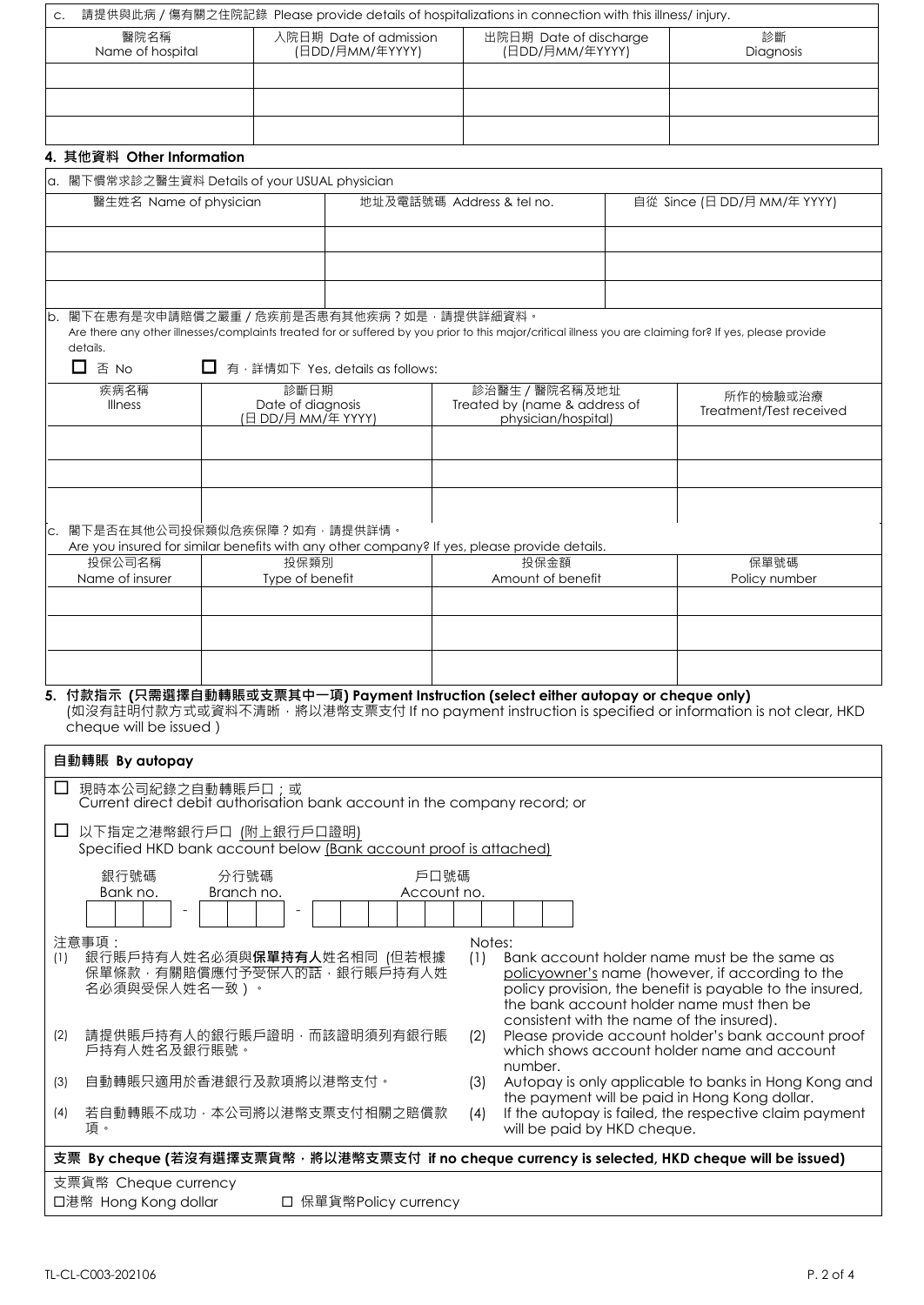### **6. 所需文件指引 請於下方格內加上 "√"號表示連同以賠償申請表遞交的文件: DOCUMENT CHECKLIST Please put a "√" in the box below to indicate the documents submitted with this claim form:**

- 危疾保障賠償申請表(此申請表) Critical Illness Claim Form Part I (this application form)
- □ 閣下所索償的危疾或有關手術的危疾保障申請表第二部分
- Critical Illness Claim Form Part II for your claimed critical illness or performed surgery
- 保單持有人及受保人之身份證明文件副本 Copy of identification proof of the policyowner and insured
- 病理檢驗報告 Histopathological report
- 化驗、超聲波、X-光、電腦掃描及磁力共震報告 Laboratory, ultrasonogram, x-Ray and/or MRI report(s)
- 出院總結/列有診斷証明之病假証明書 Hospital discharge summary/Sick leave certificate with diagnosis
- □ 醫生覆診卡副本 Copy of patient card of consulted physician(s)
- 口 保單持有人之銀行賬戶證明副本(銀行存摺或銀行結單等), 而該證明須列有銀行賬戶持有人姓名及銀行賬號(如選用自動轉賬 為付款指示)

Copy of the policyowner's bank account proof (such as bankbook, bank statement, etc.) which shows name of the account holder and account number (if autopay is selected as payment instruction)

*\**本公司可能會按個別個案情況要求遞交額外資料/文件

*\* The Company may request for the submission of extra information/ documents on case by case basis*

### **7. 保險業監管局(「保監局」)收取的徵費 Collection of Levy by the Insurance Authority ("IA")**

由2018年1月1 日起,保險業監管局(「保監局」)按照《保險業條例》(第41章)下的《保險業(徵費)規例》及《保險業(徵費) 令》, 透過保險公司向保單持有人收取保費徵費。保監局的徵費會按適用徵費率向保單持有人於保單內徵收,而保單持有人必需將規 定的保費徵費連同保費一同繳付給泰禾人壽保險有限公司(「泰禾人壽」)。如欲知悉更多關於此徵費安排的資料,可登入保監局之 網頁"http://www.ia.org.hk/tc/levy"或瀏覽本公司網站"https://www.tahoelife.com.hk/tl/doc/Levy\_TC.pdf"。如保單持有人沒 有按法例繳付徵費,保監局可向其施加最高港幣5,000元的罰款,亦可循民事程序追討欠付的徵費。

Starting from 1 January 2018, the Insurance Authority ("IA") starts to collect a levy on insurance premium from policy owners through insurance companies in accordance with the Insurance (Levy) Regulation and the Insurance (Levy) Order under the Insurance Ordinance (Cap. 41). The levy collected by the IA will be calculated at the applicable rate on the policy level. The policy owner is required to pay to Tahoe Life Insurance Company Limited ("Tahoe Life") the prescribed levy along with the premium. For further information on levy collection arrangement, please visit IA webpage "http://www.ia.org.hk/en/levy" or our company website "https://www.tahoelife.com.hk/tl/doc/Levy\_EN.pdf". As stated in the law, if a policy owner does not pay the levy as required, the IA may impose on the policy owner a penalty of up to HKD5,000, and may recover the outstanding levy as a civil debt due to the IA.

## **個人資料收集聲明**及使用 **Personal Data Collection And Use**

本人 / 我們確認本人 / 我們已閱讀及明白泰禾人壽之個人資料收集聲明(「泰禾人壽個人資料收集聲明」)。

本人 / 我們聲明及同意在本表格所載或泰禾人壽保險有限公司(「泰禾人壽」)不時以任何方法收集所得、編製或持有的任何個人資料 及關於本人 / 我們或本人 / 我們的保單或投資的其他資料,可根據泰禾人壽個人資料收集聲明收集及使用。

本人/ 我們特此確認並同意泰禾人壽根據泰禾人壽個人資料收集聲明使用及轉移本人/ 我們的個人資料。泰禾人壽個人資料收集聲明的 最新版本可於以下網址下載:www.tahoelife.com.hk,及可向泰禾人壽索取。

I / We confirm that I / we have read and understood the Tahoe Life Personal Information Collection Statement (the "Tahoe Life PICS").

I / We declare and agree that any personal data and other information relating to me / us or my / our policy(ies) or investments contained in this form or collected, compiled or held by Tahoe Life Insurance Company Limited (the "Company") by any means from time to time may be collected and utilised in accordance with the Tahoe Life PICS. I/We hereby give my / our acknowledgement and agree to the use and transfer of my / our personal data by the Company

in accordance with the Tahoe Life PICS. The latest version of the Tahoe Life PICS is available for download from the website: www.tahoelife.com.hk, and is made available upon request.

 本人/我們不同意根據泰禾人壽個人資料收集聲明(參閱「為直接促銷目的而使用個人資料」部分)為直接促銷之目的而使用和提供 本人/我們的個人資料,亦不希望接收任何推廣及直接促銷材料。

I / We do not agree with the use and provision of my / our personal data for direct marketing purposes as set out in the Tahoe Life PICS (see "Use of Personal Data for Direct Marketing Purposes") and do not wish to receive any promotional and direct marketing materials.